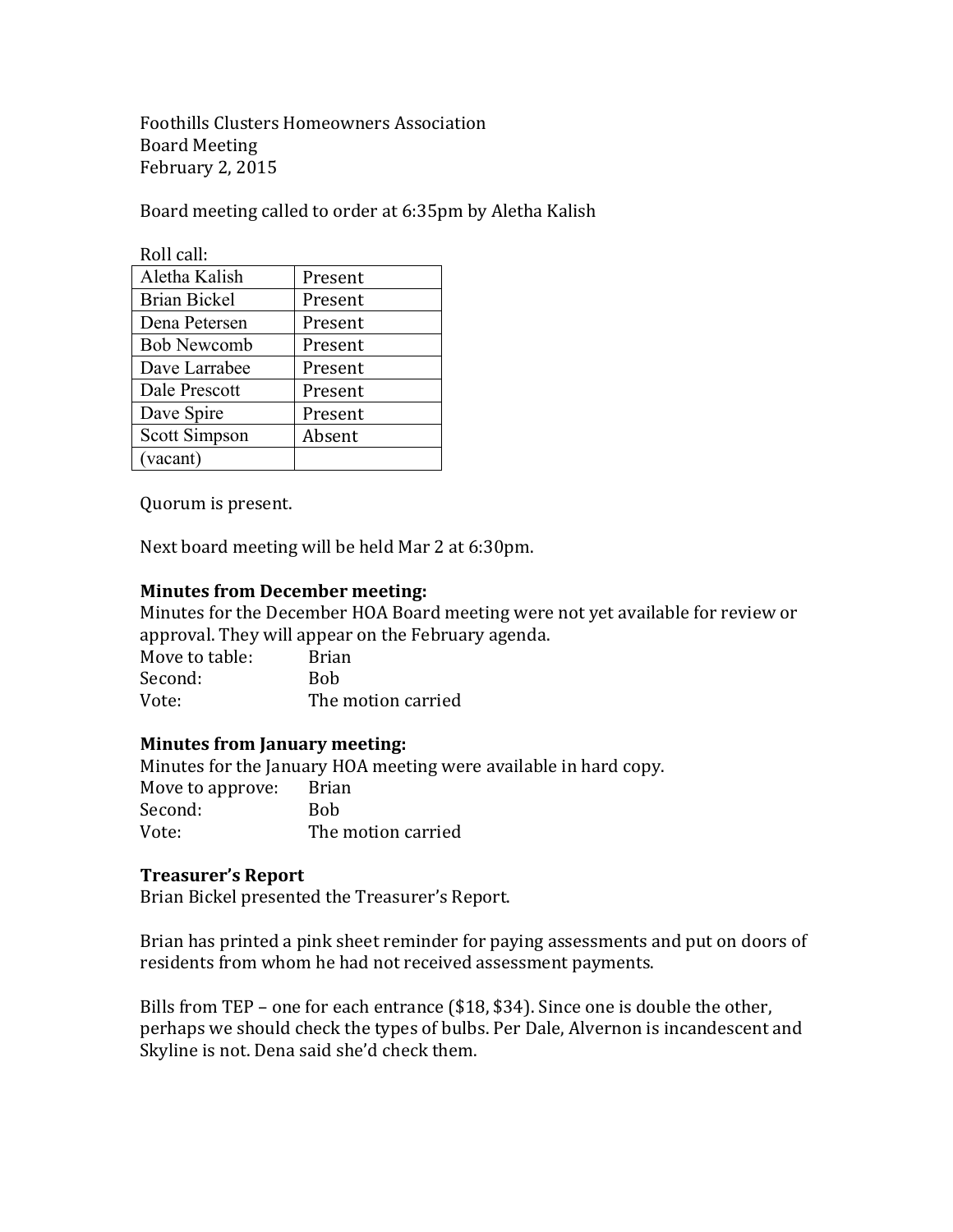Three properties are paid for 2014, 2015, delinguent for 2013. We have no detailed records prior to 18 months ago. Brian suggested that we write those off.

| Move to write off those 3 lots: | Brian Bickel<br>Dave Spires<br>The motion carried |
|---------------------------------|---------------------------------------------------|

We get a form from the title company requesting information. It would behoove us to develop our own form. Brian described the Planned Community Act's requirement describing what we have to provide to a purchaser at the time of sale: ARS 33-1806.A.3. states that we provide to the purchaser (or agent) a dated statement containing:

*(h)* A statement that provides "I hereby acknowledge that the declaration, bylaws and rules of the association constitute a contract between the association and me (the purchaser). By signing this statement, I acknowledge that I have read and understand the association's contract with me (the purchaser). I also understand that as a matter of Arizona law, *if I fail to pay my association assessments, the association may foreclose on my* property." The statement shall also include a signature line for the purchaser and shall be returned to the association within fourteen *calendar days.*

Brian pointed out that, if they do this, a purchaser can't claim that they haven't read the governing documents, and Brian recommends that we provide this.

Aletha mentioned that, because she's a realtor, title companies send title requests to her. They should more appropriately go to the board or even the Secretary or Treasurer.

Brian requested an engagement letter from our accountants, Holm & Valenzuela CPAs, P.C. at 3208 E Lowell Suite 105. Received the letter stating that they will audit our finances for FYCY 2014 and file our tax return for an estimated \$550-700. This was for a six-month period, but Brian requested an updated letter for the full 12month period. Brian requested permission from the Board to sign the updated letter when he receives it.

Move to allow Brian to sign: Brian Bickel Second: Dave Spires Vote: (6 for, 1 against) Motion carried

| Move to approve report: | Dena Petersen      |
|-------------------------|--------------------|
| Second:                 | Dave Spires        |
| Vote:                   | The motion carried |

# **President's Comments**

Regarding garbage pickup contracts, Aletha discussed what contractors meant by "exclusive contractor". Waste Management requires that they be 100% exclusive to the entire neighborhood. Arizona Sanitation Services told her in writing that they understand that they will not be 100% exclusive. They feel that they will get our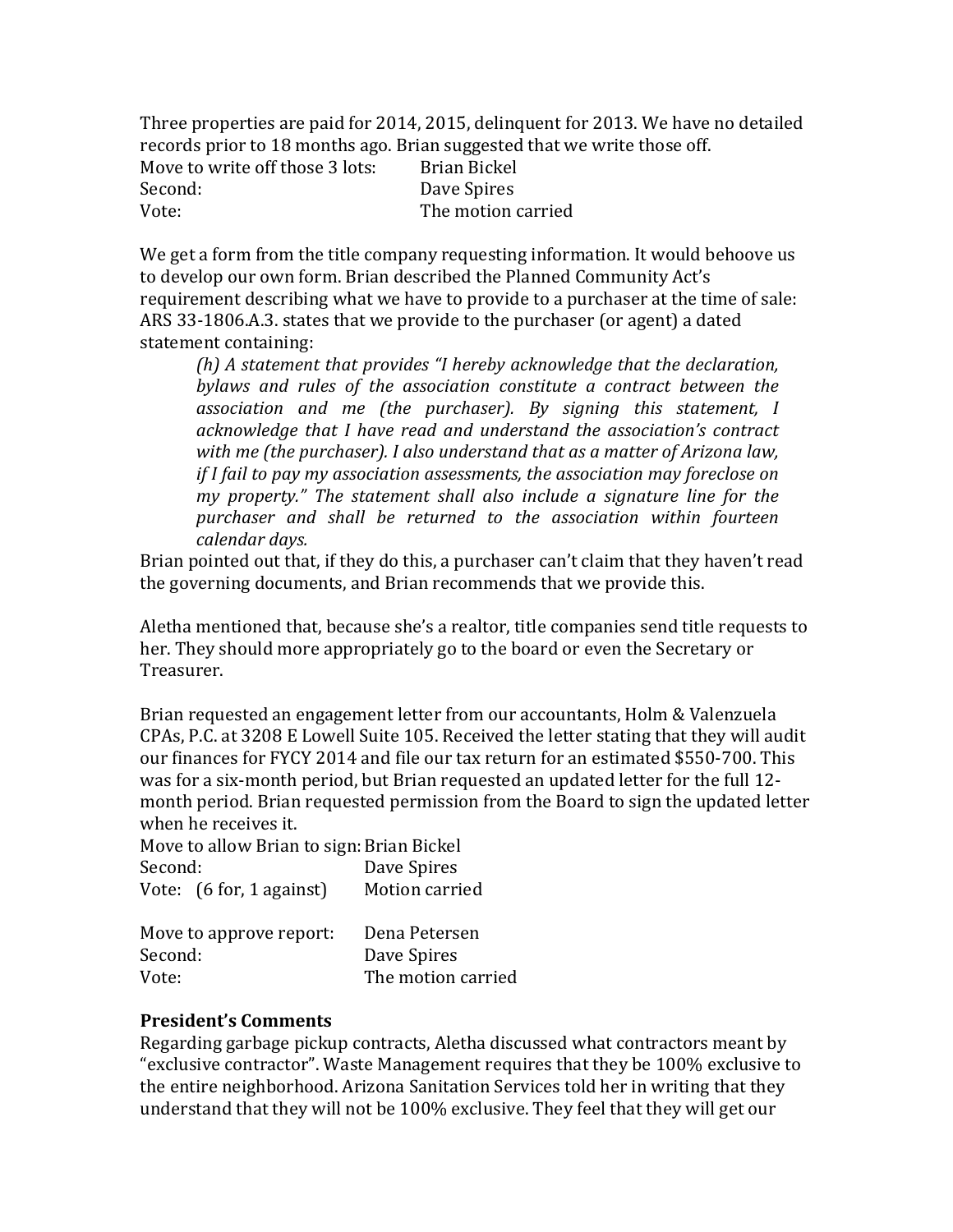business based on price and service. Their quote is for a 3- to 5- year contract. No tree trimmings. Brian recommended that we have our attorney review the contract before we sign it, to ensure that the term "exclusive" will not be a problem. Bob will ask Carolyn Goldschmidt about this. Bob will need a copy of the contract.

Aletha gave some thoughts about real estate listings. She has found that houses going onto the market in Feb – April tend to have fewer days on market. She also pointed out that we couldn't compare purchase or sales prices of homes in the Clusters with those of homes in other parts of the foothills.

Aletha repeated her desire to have a "special membership meeting" on either the  $17<sup>th</sup>$  or 24<sup>th</sup> of February, wanting members of the Master Association Board to attend, also possibly discussing Arizona Sanitation Services. The format would be that of a "town hall" meeting, where all members can raise issues. However, Aletha will not be here to organize this.

- Dena asked the goal of the meeting, to which Aletha responded that it is to clarify existing questions in the Clusters about what the Master Association does and doesn't do
- Dena pointed out that the Master Association documents are posted and that the onus is on members to research those documents obviating the need for a meeting like this
- Dale stated that the Master Association will have an annual meeting Feb 22, and such a meeting would be a more appropriate time to ask questions of that Board
- The Board expressed that a Master Annual meeting is the best next step and that, if that doesn't satisfy all Clusters members, it would still be possible to have a separate special meeting afterwards

## Landscape & Roads Committee

Dale reported that they had no committee meetings. Tucson asphalt provided a bid to patch the holes in our roads for \$3300 per day. Bob Reuse has volunteered to spray paint around potholes that need filling.

Pima County has a special phone number that we can call and request patches to Evans Mountain Rd.

Dale suggested doing some landscaping of the Alvernon entrance and mentioned Dave Larrabee's landscaping person, who works for \$20/hr.

Aletha reviewed the requests by the board of the committee. None of the four tasks has been done. Aletha asked if we can do this again – we're talking about the roads but not doing anything. Joe Mucenski said he would be willing to arrange this advisor from the County.

Move to approve report: Bob Newcomb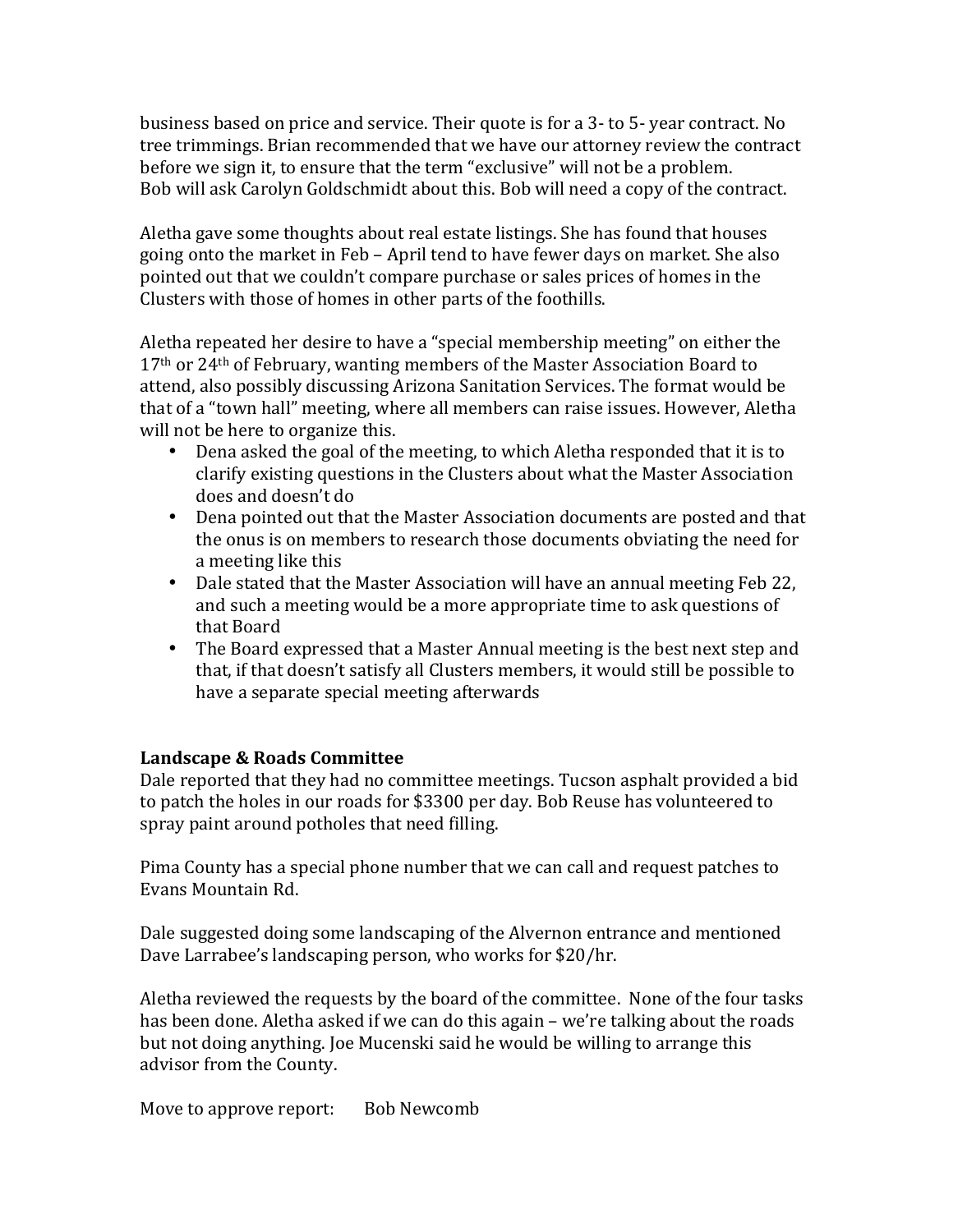| Second: | Dena Petersen      |
|---------|--------------------|
| Vote:   | The motion carried |

### **Business Process Committee**

Brian discussed a neighborhood survey to get input from neighbors on how they feel about certain areas, this for the benefit of the Business Process Committee rather than the Board.

The Committee had discussed development of the HOA web site (www.foothillsclusters.com), but Brian sees details in the agenda listed under new business, so he deferred until then to discuss the web site further.

There was a motion to accept the report, it was seconded, voted on, and the motion passed.

# **Architectural Control Committee**

Aletha mentioned that she had gotten phone calls and emails regarding this committee.

Bob Newcomb discussed the Architectural Control Committee report. This included the results of a neighborhood count of the numbers of different types of streetfacing walls and their materials:

Slump block/stucco = 189 walls  $(80\% \text{ of all walls})$ Wrought iron =  $24(10\%)$  $Wood = 14 (6%)$ Cement block (non-slump) =  $11(5%)$ 

Bob Newcomb proposed the following outcomes for these projects:

- 1. 3677 E Kingler Springs Pl (lot 412) carport extension and conversion to  $2\frac{1}{2}$ -car garage. There is a question about proximity to lot line and whether there is a survey. A neighbor who shares a property line expressed concern about a pool that seemed to at least be "awfully close" to their property line. This neighbor wants to verify that the new garage construction will not negatively impact their view. This neighbor also expressed serious concern about whether previous projects on this property had encroached into neighboring properties, since no apparent survey had been performed. Proposed to disapprove due to incomplete information. Board voted to disapprove due to incomplete information, and we will require signatures from the two remaining adjoining neighbors. Motion carried with one abstention (Brian).
- 2. 3478 E Nugget Canyon Pl (lot 505) playhouse between trees in front yard. Bob moved to approve the application. Motion passed with one abstention (Brian)
- 3. 3809 E Marble Peak Pl (lot 334) garage addition, cover over rear patio. Bob moved approved conditional to final plans being the same as those originally submitted. Motion passed with one abstention (Brian)